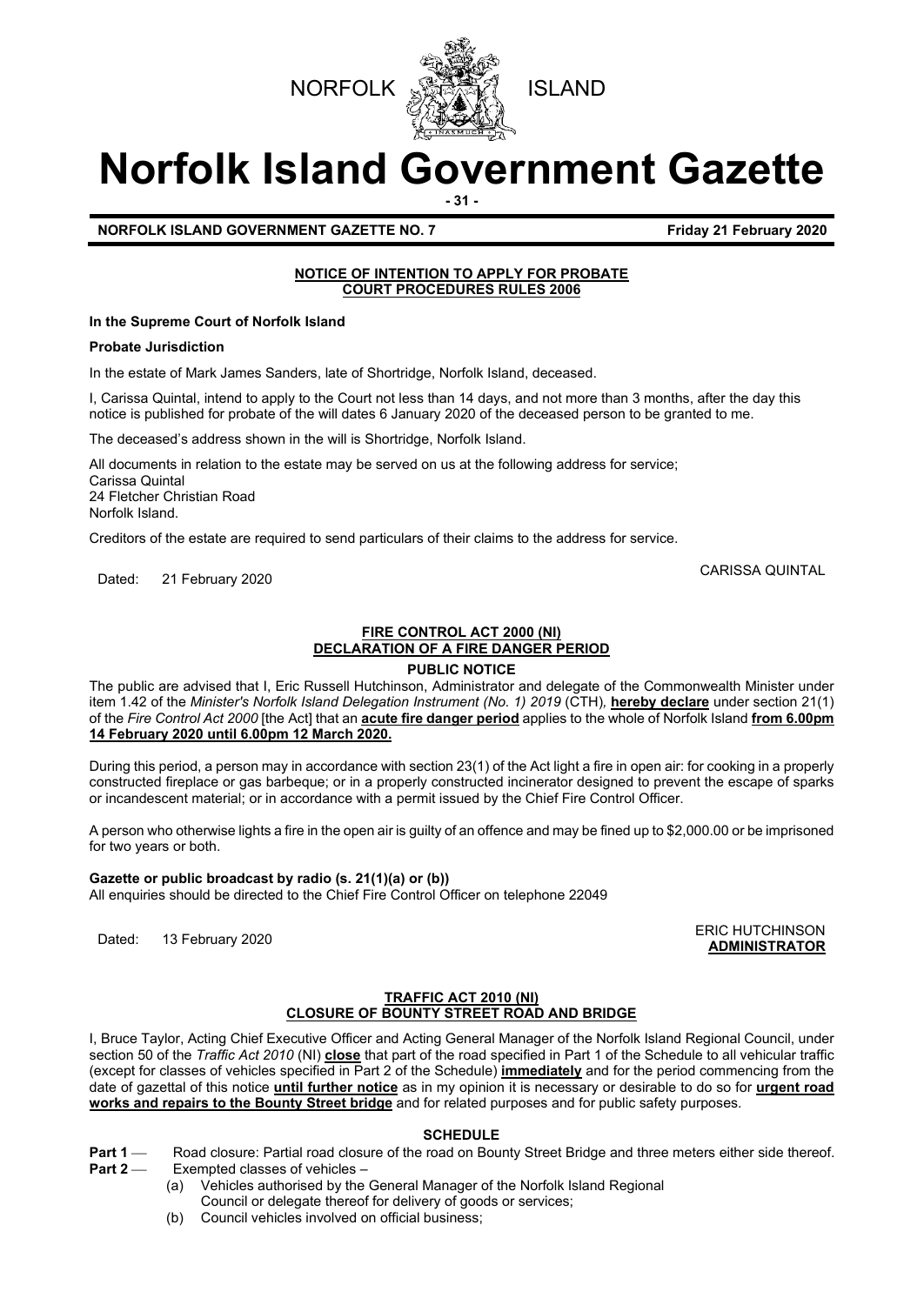#### **NORFOLK ISLAND GOVERNMENT GAZETTE NO. 7** *CONTRETE 10. 7* **<b>Friday 21 February 2020**

- (c) Police, ambulance, fire services and emergency vehicles on official business;<br>(d) Vehicles authorised by OIC Police or delegate thereof
- Vehicles authorised by OIC Police or delegate thereof

## Dated: 13 February 2020 BRUCE TAYLOR **ACTING CHIEF EXECUTIVE OFFICER**

#### **TOURISM ADVISORY COMMITTEE MEMBERSHIP EXPRESSIONS OF INTEREST 03/20**

Council is seeking Expressions of Interest for the appointment of members to the Council's Tourism Advisory Committee for the duration of the Term of Council.

The Tourism Advisory Committee will meet on a monthly basis on the first Thursday of the month at 4.00pm. The Committee operates in accordance with its adopted Terms of Reference which are available from Council's website: [www.norfolkisland.gov.nf/your-council/council-advisory-committees/tourism-advisory-committee](http://www.norfolkisland.gov.nf/your-council/council-advisory-committees/tourism-advisory-committee)

The purpose of the Committee:

- To advise and make recommendations to the Norfolk Island Regional Council on Tourism Strategy.
- To provide advice to Council and support the efforts and direction of tourism to Norfolk Island, both in the immediate and long term.

#### **Membership required to replace resigned members include:**

One (1) Tourism Operations

Members must be interested in Tourism and Economic Development as part of the whole of Norfolk Island and not for self-interest only.

| Application to be marked: | Tourism Advisory Committee Membership EOI 03/20     |  |  |
|---------------------------|-----------------------------------------------------|--|--|
| Closing date:             | Friday 28 February 2020 at 4:00pm                   |  |  |
| <b>Submissions:</b>       | Email submissions to: regional council @nirc.gov.nf |  |  |
| <b>Contact Person:</b>    | Rose Evans                                          |  |  |
|                           | $E:$ rose.evans@nirc.gov.nf                         |  |  |
|                           | P: 22147                                            |  |  |

Applicants should highlight their suitability for the role through the provision of a cover letter which details which body they are representing (this could be community member), resume and any other supporting documentation.

#### Dated: 13 February 2020 **BRUCE TAYLOR ACTING GENERAL MANAGER**

#### **PLANNING ACT 2002 (NI) – SUBSECTION 43(1) NOTICE DEVELOPMENT APPLICATIONS**

| <b>Development Application No.:</b> | DA 2/2020                                                                                                                         |  |
|-------------------------------------|-----------------------------------------------------------------------------------------------------------------------------------|--|
| Applicant:                          | K L Campbell & R B Campbell                                                                                                       |  |
|                                     | 49 Grove St, ALBION QLD 4010,                                                                                                     |  |
| Location:                           | Portion 52b3, 136 Taylors Road                                                                                                    |  |
| Proposed Development:               | Change of Use: to add Residence – Accommodation Unit as an additional permitted use at the<br>existing Residence - Dwelling House |  |
| Zone:                               | Mixed Use                                                                                                                         |  |
| Category:                           | Permissible (with consent)                                                                                                        |  |

#### **Public Exhibition**

This Development Application may be inspected, during business hours, at the Planning Office at the Norfolk Island Regional Council, New Military Barracks, Kingston.

#### **Submission**

Any person may, during the period between Monday 10 February 2020 and Monday 24 February 2020, make written submissions to the General Manager about this Development Application. All submissions must state the relevant Development Application number. All submissions must be signed by at least one person making the submission. If a submission objects to the proposed development, the grounds for objections must be specified in the submission.

#### **Reviewable decisions**

Decisions made on this Development Application under the *Planning Act 2002* (NI) are reviewable decisions within the meaning of subsection 78(1) of the Act.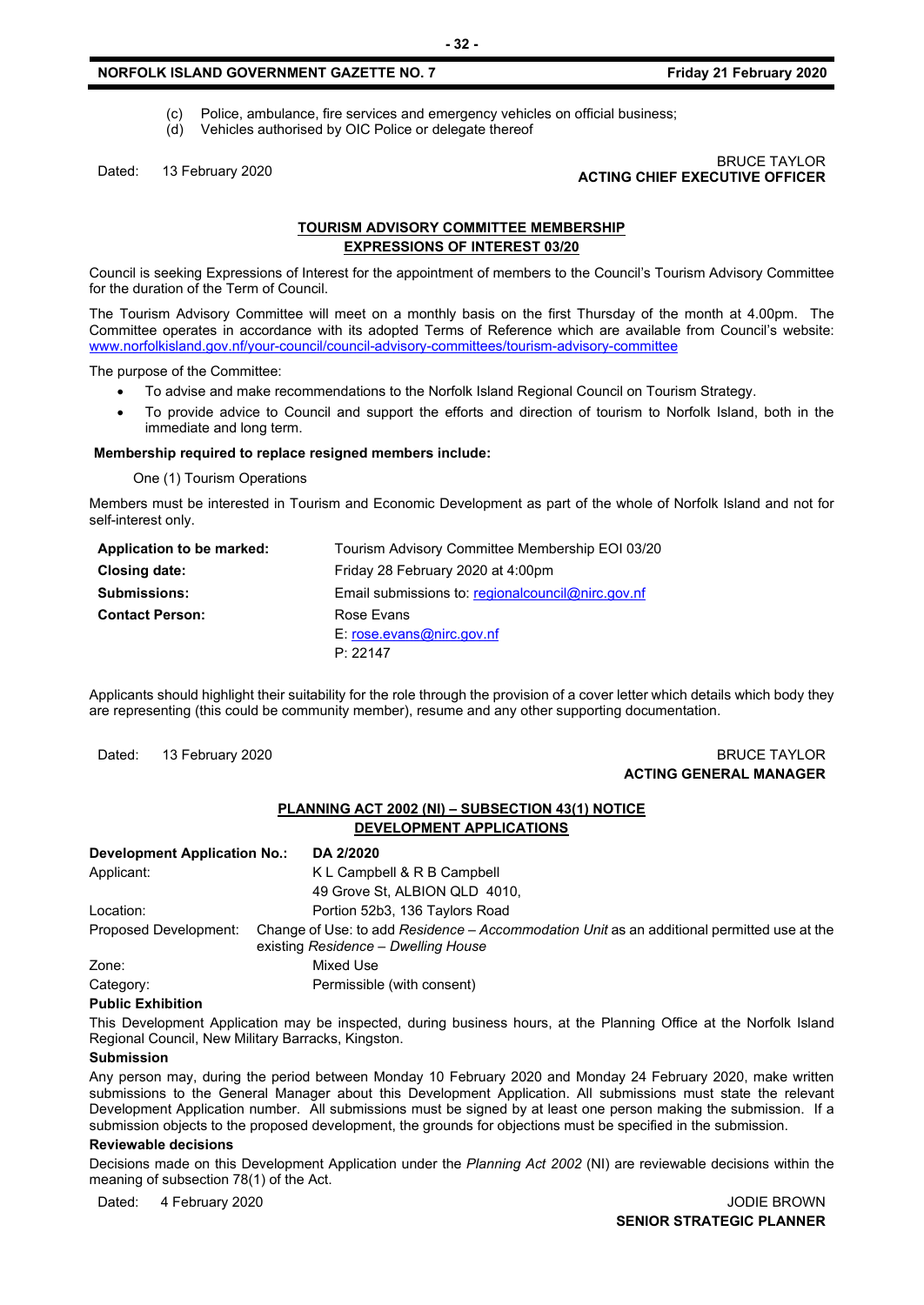#### **NORFOLK ISLAND GOVERNMENT GAZETTE NO. 7 Example 2020 Friday 21 February 2020**

#### **PLANNING ACT 2002 (NI) – SECTION 48 NOTICE**

The following Development Application for permissible (with consent) use or development of land has been determined under the *Planning Act 2002* (NI)*.*

| <b>DA Number</b> | <b>Applicant</b>                                         | Location                                                                 | Proposed Use and/or<br><b>Development</b>                                                                                                      | <b>Decision</b>                                           |
|------------------|----------------------------------------------------------|--------------------------------------------------------------------------|------------------------------------------------------------------------------------------------------------------------------------------------|-----------------------------------------------------------|
| DA.BA 26/2019    | Noble Property Trust, PO<br>Box 1130.<br>Coolum QLD 4573 | Lot: 198 Sec: 2 Por:<br>47c4 Sh: 8, 30<br>Martins Road<br>NORFOLK ISLAND | Change of Use:<br>Residence - Dwelling House<br>and Residence -<br>Accommodation Unit and<br>one Pole or freestanding<br>advertising structure | Approved,<br>subject to<br>conditions, 28<br>January 2020 |

#### **Public Inspection**

The Notice of Decision and accompanying documents may be inspected, free of charge, during business hours at the Planning Office of the Norfolk Island Regional Council, New Military Barracks, Kingston.

#### **Reviewable Decisions**

Decisions made in relation to development applications are reviewable decisions within the meaning of subsection 78(1) of the *Planning Act 2002* (NI)*.* The applicant or any person who made a written public submission about the development application has the right to apply to the Administrative Review Tribunal or the Administrative Appeals Tribunal for review of a decision on a development application. An application for a review must be lodged within 28 days of the date the decision was given.

Dated: 24 January 2020 **Dates: 24 January 2020** 

## **SENIOR STRATEGIC PLANNER**

#### **TRAFFIC ACT 2010 (NI) TEMPORARY CLOSURE OF ROADS ON SUNDAY 23 FEBRUARY 2020 (NORFOLK ISLAND TRIATHLON)**

I, **Andrew Roach**, Chief Executive Officer and General Manager of the Norfolk Island Regional Council, under section 50 of the *Traffic Act 2010* NI) **close** that part of the roads specified in Part 1 of the Schedule to all vehicular traffic (except any vehicle specified in Part 2 of the Schedule) for the periods and times indicated in Part 1 of the Schedule below on **Sunday 23 February 2020** as necessary for public safety purposes and to enable a public function to be held on, or in the vicinity of the roads, namely for the **Norfolk Island Triathlon races conducted by the Norfolk Island Triathlon Club.**

#### **SCHEDULE**

- **Part 1** a) Country Road commencing at Watermill to the intersection of Middlegate Road from 06:30am to 11:00am.
	- b) Quality Row from the intersection of Middlegate Road to the Norfolk Island Cemetery Reserve from 06:30am to 11:00am.
	- c) Bounty Street, Kingston to the intersection with Bay Street from 06:30am to 11:00am (times are Norfolk Island Daylight Savings time and are subject to change by OIC Police at request of triathlon organisers on the day)

#### **Part 2** - Exempted classes of vehicles –

- a) Vehicles authorised by the General Manager of the Norfolk Island Regional Council or delegate thereof for delivery of goods or services;
- b) Council vehicles involved on official business;
- c) Police, ambulance, fire services and emergency vehicles on official business;
- d) Vehicles authorised by OIC Police or delegate thereof (triathlon organisers to arrange with OIC Police for any authorisation for vehicles associated with conduct of triathlon).

Dated: 24 January 2020 **ANDREW ROACH CHIEF EXECUTIVE OFFICER**

#### **PUBLIC RESERVES ACT 1997 (NI)**

#### **DRAFT PLAN OF MANAGEMENT FOR SELWYN RESERVE – CALL FOR FEEDBACK FROM THE COMMUNITY**

On Norfolk Island, Public Reserves are managed in accordance with the *Public Reserves Act 1997* (NI) and the *Plans of Management for Public Reserves*.

The Norfolk Island Regional Council (NIRC), is conducting a review of the existing plans and is seeking feedback from the community on the Draft Plan of Management for Selwyn Reserve.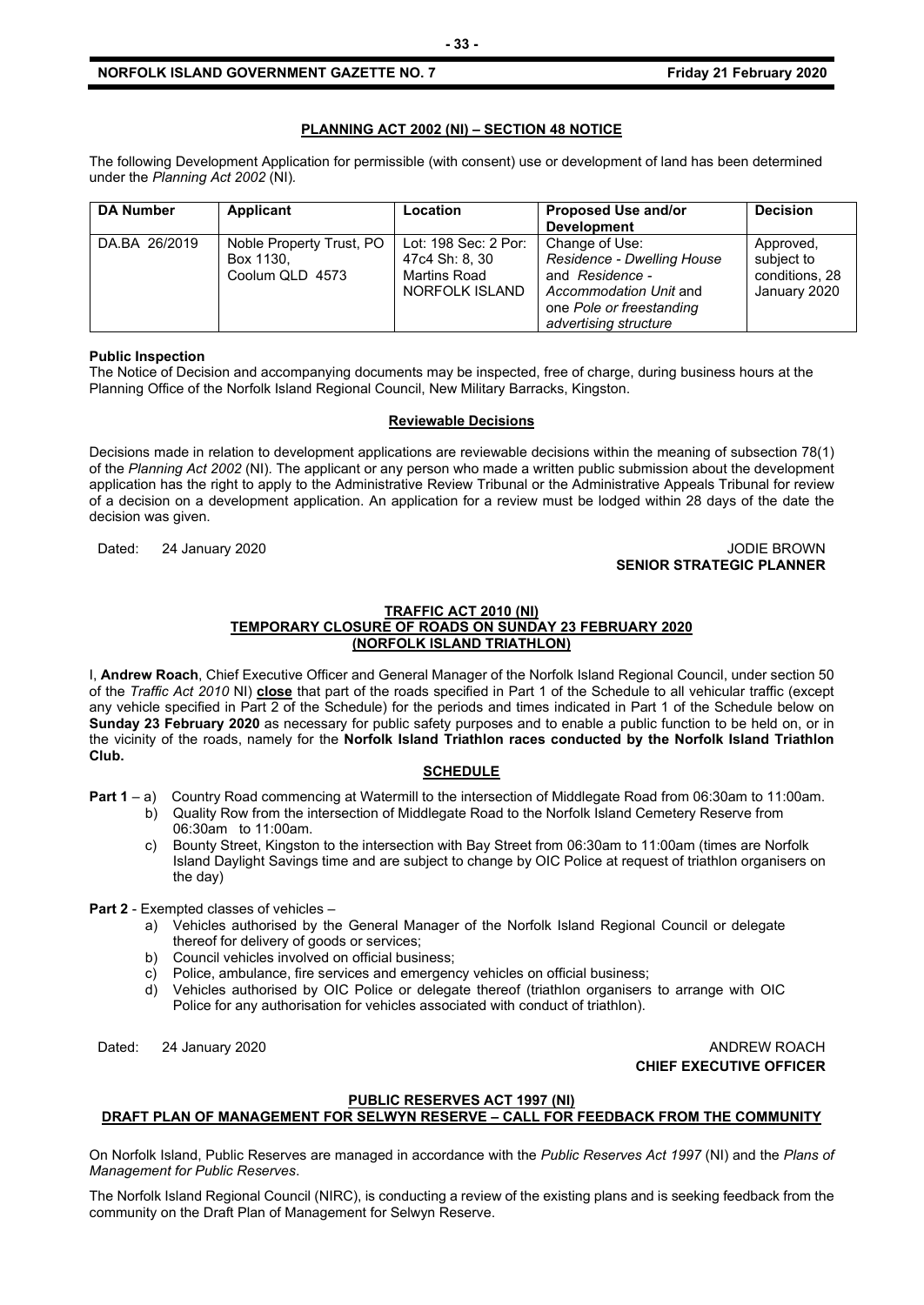#### **NORFOLK ISLAND GOVERNMENT GAZETTE NO. 7 Friday 21 February 2020**

To submit feedback, complete the online survey available on Councils website at link [http://www.norfolkisland.gov.nf/your](http://www.norfolkisland.gov.nf/your-council/council-documents/documents-public-exhibition)[council/council-documents/documents-public-exhibition](http://www.norfolkisland.gov.nf/your-council/council-documents/documents-public-exhibition) or collect a hardcopy form from Councils Customer Care offices on New Cascade Road.

Hardcopy submissions can be returned in person to the Customer Care offices, mailed to PO Box 95 or, emailed to [regionalcouncil@nirc.gov.nf.](mailto:regionalcouncil@nirc.gov.nf)

The public submission period is for 56 days and closes at 4:00pm on 16 March 2020. For more information, please contact Senior Environmental Officer Jim Castles by emailing *jim.castles@nirc.gov.nf* or telephone Customer Care on local free call 0100.

#### Dated: 15 January 2020 **JIM CASTLES SENIOR ENVIRONEMTNAL OFFICER**

### **TRAFFIC ACT 2010 (NI) TEMPORARY CLOSURE OF ROAD FOR ROAD WORKS CULVERT PIPE REPLACEMENT AND REPAIR**

#### **ANSON BAY ROAD – SECTION OF HEADSTONE ROAD TO THE GUN CLUB ON ANSON BAY ROAD**

I, **BRUCE TAYLOR**, Acting Chief Executive Officer and Interim General Manager of the Norfolk Island Regional Council, under section 50 of the *Traffic Act 2010* (NI) **close** that part or parts of the road specified in Part 1 of the Schedule to all vehicular traffic (except any vehicle specified in Part 2 of the Schedule) for and during the period **8.00am to 4.00pm on and from Tuesday 7 January 2020 through to Friday 1 May 2020** as necessary for public safety purposes and as I am of the opinion it is necessary or desirable to do so in order to carry out **CULVERT PIPE REPLACEMENT AND REPAIR**.

#### **SCHEDULE**

**Part 1** – Part Road Closure: That part of Anson Bay Road, from a section of Headstone Road to the Gun Club on Anson Bay Road, for the purpose of culvert/pipe replacement and repair as shown on the attached plan and map. The start and end of the road works site to be as officially signposted by the Council or as directed by Council workers at the works site or as directed by police from time to time during the period which from time to time may be a closure of all of the road or a closure of only a part of the road or a closure of one or more carriageways of Anson Bay Road as needed for the culvert works.

**Part 2** - Exempted classes of vehicles –

- (a) Vehicles and plant authorised by the Interim General Manager of the Norfolk Island Regional Council or delegate thereof for delivery of goods or services;
- (b) Council vehicles and plant involved on official business;
- (c) Police, ambulance, fire services and emergency vehicles on official business;
- (d) Vehicles authorised by OIC Police or delegate thereof.

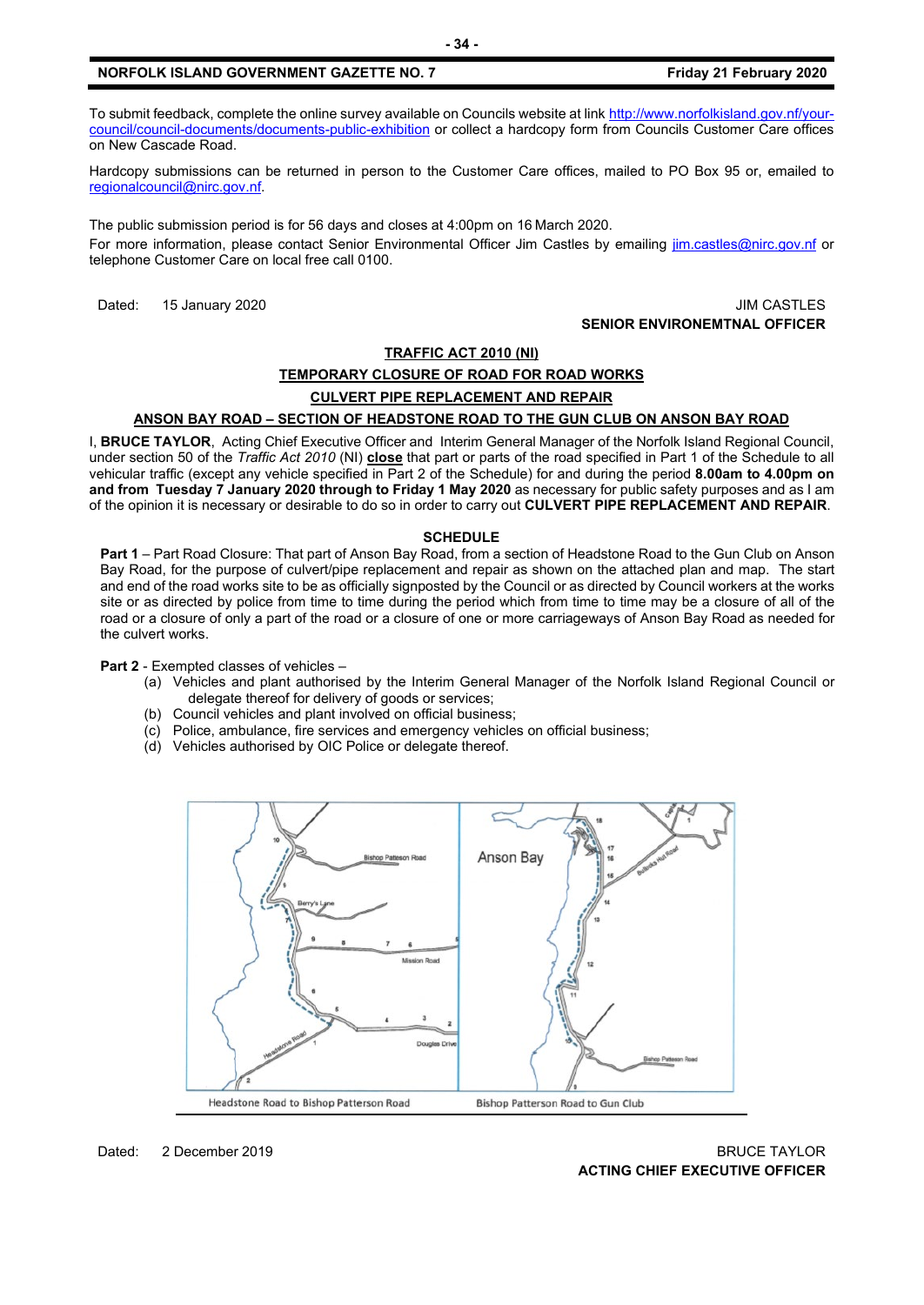#### **NORFOLK ISLAND GOVERNMENT GAZETTE NO. 7 Example 2020 Friday 21 February 2020**

#### **TRAFFIC ACT 2010 (NI)**

### **TEMPORARY CLOSURE OF ROAD: MOVEMENT OF WIDE AND HEAVY VEHICLES MARSHS ROAD FROM STOCKYARD ROAD TO BALL BAY**

I, **LOTTA JACKSON**, Chief Executive Officer and General Manager of the Norfolk Island Regional Council, under section 50 of the *Traffic Act 2010* (NI), temporarily close that part or parts of the road specified in Part 1 of the Schedule to all vehicular traffic (except any vehicle specified in Part 2 of the Schedule) **for a 24 hour period each day from 6:00am from Wednesday 9 October 2019 to 6:00am on Tuesday 31 March 2020** as I am of the opinion it is necessary or desirable to do so for public safety purposes and to enable Boral Resources QLD Pty Limited to receive and move vehicles, plant, equipment and materials from Ball Bay's temporary groyne involving the operation of wide and heavy vehicles and for related purposes.

#### **SCHEDULE**

- Part 1 Partial Road Closure: That part or parts of the roads comprising Marshs Road from Stockyard Road to Ball Bay.<br>Part 2 Exempted classes of vehicles: Exempted classes of vehicles:
	- (a) Vehicles and plant authorised by the General Manager of the Norfolk Island Regional Council or delegate thereof for delivery of goods or services;
	- (b) Council vehicles and plant involved on official business;
	- (c) Police, ambulance, fire services and emergency vehicles on official business;
	- (d) Vehicles authorised by OIC Police or delegate thereof;
	- (e) Fuel and Gas supply vehicles.

Dated: 12 September 2019 LOTTA JACKSON **CHIEF EXECUTIVE OFFICER**

#### **FULL TIME POSITION VACANT**

Norfolk Island Regional Council is seeking applications from enthusiastic, suitable persons to join the Council team. The relevant Position Description listing the full set of key accountabilities and competencies are available from our website <http://www.norfolkisland.gov.nf/your-council/working-council>

#### **Job Number: NIRC201920-23 – Vacant position**

**Customer Service Officer Liquor Bond (1064) -** \$48,143.75 per annum

To provide Liquor Bond customers with both efficient and effective professional customer service by undertaking a variety of activities including retail sales, processing of financial payments, managing/restocking liquor stocks and displays.

**Enquiry Contact Officer – Howard Martin - phone +6723 22106 or email [howard.martin@nirc.gov.nf](mailto:howard.martin@nirc.gov.nf) or**

**Enquiry Contact Officer – Sybil Peapell - phone +6723 22106 or emai[l sybil.peapell@nirc.gov.nf](mailto:sybil.peapell@nirc.gov.nf)**

General enquiries may be made to Human Resources Office, [hr@nirc.gov.nf](mailto:hr@nirc.gov.nf) or phone Thomas Andresen on + 6723 22001, Ext.5 or Ext.115.

9.5% superannuation, employer contributions only made if monthly wages exceed \$450 (before tax).

Appointments will be made on merit in compliance with the principles of Equal Employment Opportunity (EEO). If you are interested in the advertised position you will need to send a written application addressing the competencies and qualifications contained in the Position Description. Applications must also include a resumé/curriculum vitae and two recent work-related referees. Please note that if you do not fully address the competencies and qualifications criteria you may be excluded from being shortlisted for further progression in the recruitment process. Applications are to be lodged by **email** to [hr@nirc.gov.nf](mailto:hr@nirc.gov.nf) **no later than 9:00am, Monday, 2 March 2020.** 

Dated: **14/02/2020** Bruce Taylor **ACTING GENERAL MANAGER**

#### **CASUAL POSITIONS VACANT**

Norfolk Island Regional Council is seeking applications from enthusiastic, suitable persons to join the Council team. The relevant Position Description listing the full set of key accountabilities and competencies are available from our website <http://www.norfolkisland.gov.nf/your-council/working-council>

#### **Job Number: NIRC201920-22 – Vacant position**

**3 x Museum and Research Centre Attendant/Museum Attendant (2001) – \$26.41per hour plus 25% casual loading** To inform, guide and provide excellent customer service to visitors of the Norfolk Island Museum and Research Centre, undertake museum tours, support museum preventive conservation procedures, and assist the Team Leader – Heritage Management and Museum and Research Officer in developing and implementing public programs such as exhibitions, school holiday activities. Museum attendants may also be provided additional training to assist in the Research Centre, bookshop and specialized tours.